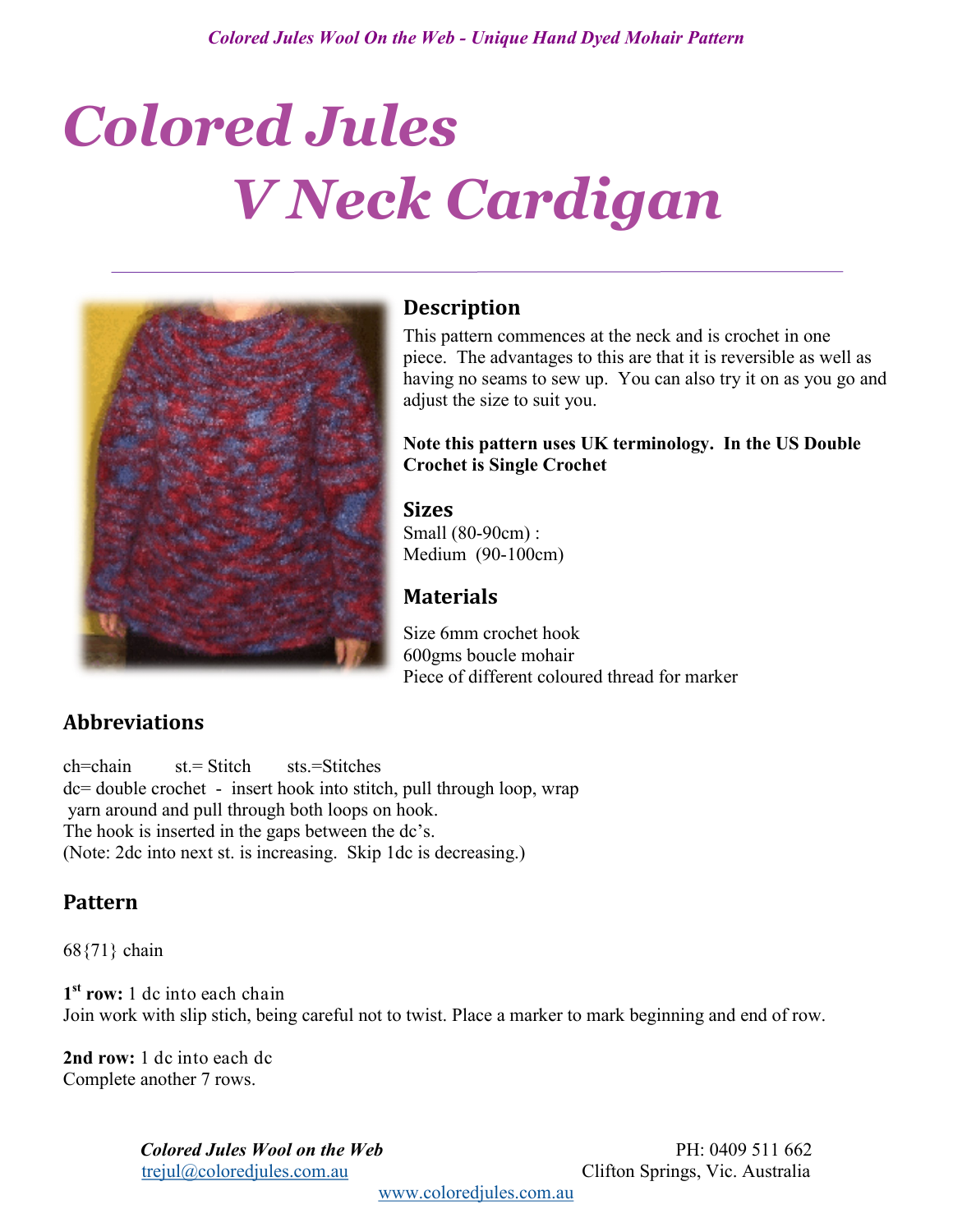#### *Colored Jules Wool On the Web - [Unique Hand Dyed Mohair Pattern](mailto:trejul@coloredjules.com.au)*

 $10^{th}$  **row** – 1 dc, 2 dc into next stitch. Repeat till last 2 sts. 1 dc into each remaining st. (100  $\{105\}$  sts.). Crochet 12 plain rows.

**23rd row** – 1 dc, 2 dc into next stitch. Repeat till end of row  $(150 \{157\} \text{sts.})$ . Crochet 6 plain rows.

**30th Row** – \*2dc, 2 dc into next stitch, 3dc, 2 dc into next stitch. Repeat from \* till end of row (189 {202}) sts.

Crochet 6 plain rows.

**37th Row** - \*2dc, 2 dc into next stitch, 5dc, 2 dc into next stitch. Repeat from \* till last 2 dc. 1dc into each dc.

Crochet 2 plain rows, increasing by 1st. at end of last row.

Mark beginning of next row.

#### **Sleeves**

The next  $52\{53\}$  sts. make a sleeve.

Crochet  $52\{53\}$  dc. Bring hook around to marker and join with a slip st.

Crochet  $1\{3\}$  row(s) (Do not crochet into slip st.)

Next row: Decrease by skipping a st, twice at random during row.

Mark end of row.

Continue decreasing at each end of every  $5<sup>th</sup>$  row until 45 sts. remain.

Test length of sleeve by trying on or measuring remembering to make 2cm shorter than desired, as Mohair will drop with wear.

Check if cuff is to wide. If so, reduce to 26st by 1dc, skip dc then skip every  $5<sup>th</sup>$  dc until end of row.

Continue with plain rows until desired length.

**To finish sleeve –** Cut yarn pull through next st. and through loop on hook. Use hook to darn in yarn.

To make second sleeve, fold garment in half and mark where other sleeve should join. Count stitches on what will be the back and front to check you have the sleeve marked in the correct place.

Continue as for sleeve above.

## **Body**

Join yarn to underarm of sleeve (either one) and continue with plain rows until you reach desired length. Remember the jumper will drop with wear so you might like to make it a bit shorter than you need.

### **To finish**

Cut yarn pull through next st. and through loop on hook. Use hook to darn in yarn.

*Colored Jules Wool on the Web* PH: 0409 511 662 [trejul@coloredjules.com.au](mailto:trejul@coloredjules.com.au) Clifton Springs, Vic. Australia

[www.coloredjules.com.au](http://www.coloredjules.com.au/)